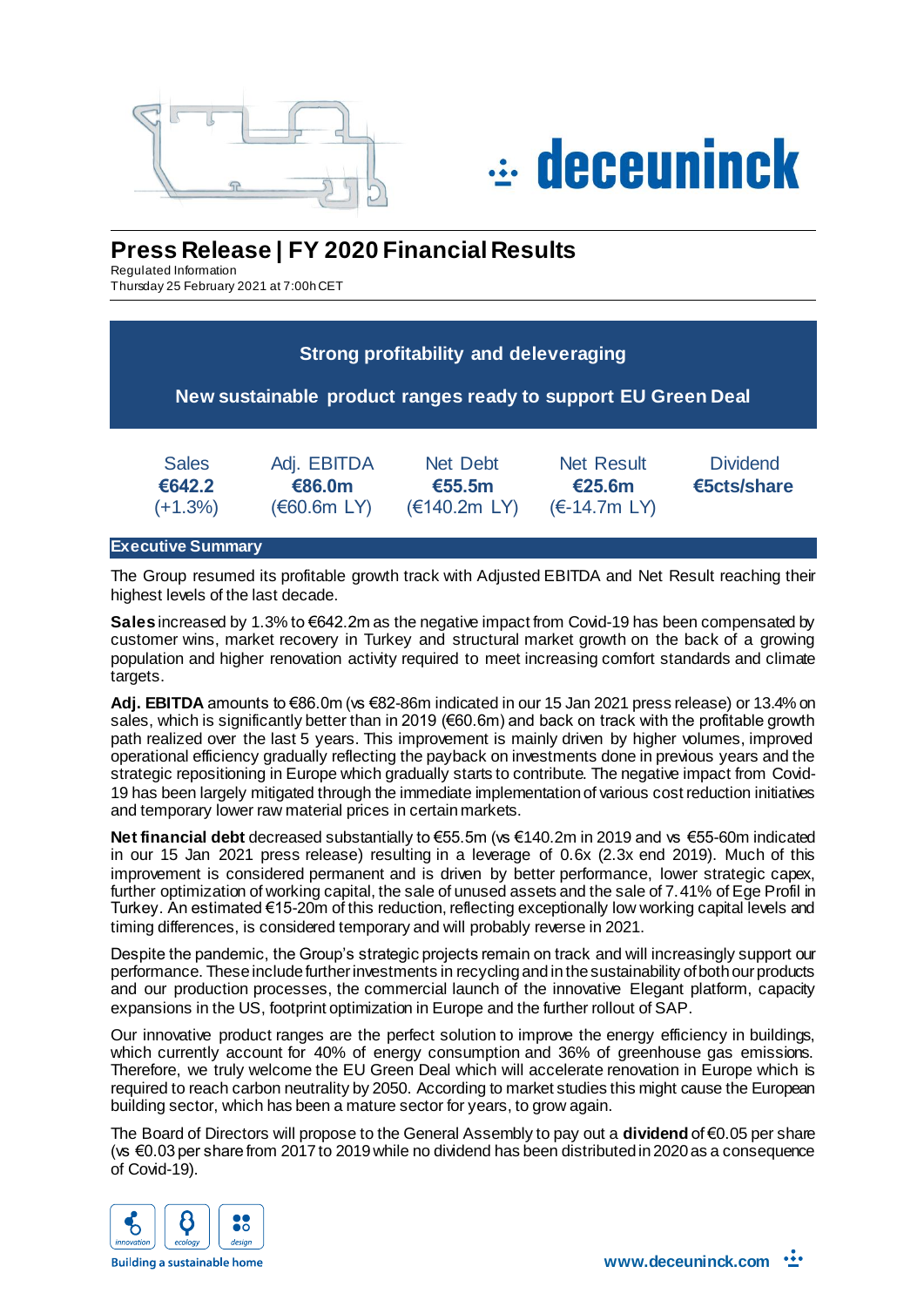### **Quote of the CEO, Francis Van Eeckhout**

*"The year 2020 will undoubtedly be remembered by all of us for the Covid-19 pandemic. The human tragedy has been significant, and my deepest sympathies go to everyone who suffered personal loss. At the same time, I am impressed by the drive, commitment and flexibility of our customers, partners and colleagues around the world. It is thanks to all of them that our company is weathering this storm so well.* 

*I am therefore pleased that in 2020 we could resume our profitable growth path, with EBITDA and earnings reaching their highest level in a decade.* 

Looking forward, we see the growing awareness for climate change and we warmly welcome the *increasing number of initiatives taken by governments worldwide to reduce CO2-emissions and make buildings more energy efficient (e.g. EU Green Deal). At Deceuninck, we truly believe that our products, thanks to their superior insulation value and efficient recycling possibilities, are part of the solution to address the challenges of climate change.*

*Finally, I would like to thank Wim Van Acker, who will be leaving our company at the end of this month,*  for his drive and professionalism throughout the five years he has worked at Deceuninck. His role in *steering Deceuninck through the pandemic and in the strategic repositioning of the Group cannot be underestimated. I wish him all the best."* 

| (in $\epsilon$ million) | H <sub>2</sub> 2019 | H <sub>2</sub> 2020 | $%$ yoy   | <b>FY 2019</b> | <b>FY 2020</b> | $%$ yoy      |
|-------------------------|---------------------|---------------------|-----------|----------------|----------------|--------------|
| <b>Sales</b>            | 321,3               | 352,9               | 9.9%      | 633,8          | 642,2          | 1,3%         |
| Gross profit            | 89.1                | 114,7               | 28,7%     | 181.9          | 203,5          | 11.9%        |
| Gross-margin (%)        | 27,7%               | 32,5%               | $+4,8pp$  | 28.7%          | 31.7%          | $+3,0$ pp    |
| <b>EBITDA</b>           | 22,3                | 59,1                | 165,3%    | 51,6           | 85,5           | 65,5%        |
| Adj. EBITDA             | 30,5                | 58,2                | 91,1%     | 60,6           | 86.0           | 41,9%        |
| Adj. EBITDA-margin (%)  | 9.5%                | 16.5%               | $+7,0$ pp | 9.6%           | 13.4%          | $+3,8pp$     |
| <b>EBIT</b>             | 1.9                 | 39,9                | 2013,1%   | 11,2           | 45,9           | 310,3%       |
| Financial result        | (11,5)              | (5,9)               | (48,1%)   | (22,5)         | (15,3)         | $(32, 1\%)$  |
| <b>FBT</b>              | (9,5)               | 34.0                | (457,3%)  | (11,3)         | 30,5           | $(370, 4\%)$ |
| Income taxes            | (4,0)               | (5,0)               | 23,6%     | (3,5)          | (4,9)          | 42,5%        |
| Net profit / (loss)     | (13,5)              | 29.0                | (314,7%)  | (14,7)         | 25.6           | (273,5%)     |

#### **Figure 1: Summary of consolidated Income Statement**

## **Figure 2: Summary of consolidated Balance Sheet**

| $(in \in m$ illion) | <b>FY 2019</b> | <b>FY 2020</b> | % voı       |
|---------------------|----------------|----------------|-------------|
| Total assets        | 589,7          | 599.4<br>      | 1.6%        |
| Eauitv              | 233.1          | 246.3          | 5.7%        |
| Net debt            | 140,2          | 55,5           | $(60, 4\%)$ |
| Capital expenditure | 35,5           | 23.5           | (33,8%)     |
| Working capital     | 94,5           | 74.2           | (21.4%.     |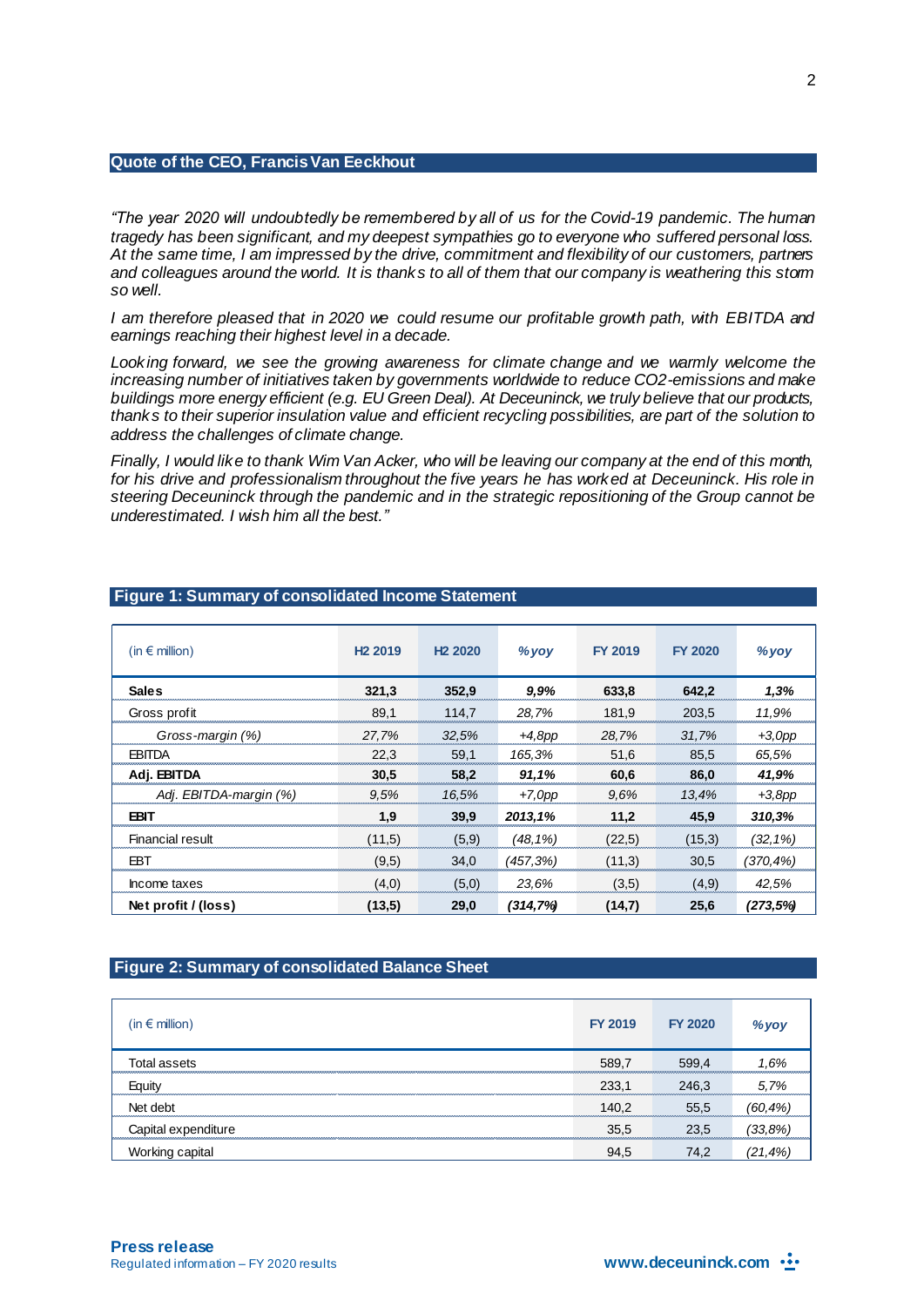## **Figure 3: Sales evolution by region**

| (in $\epsilon$ million) | FY 2019 | $\wedge$ Q1 | $\wedge$ Q <sub>2</sub> | $\Delta$ Q3 | $\wedge$ Q4 | <b>FY 2020</b> | $\wedge$ FY |
|-------------------------|---------|-------------|-------------------------|-------------|-------------|----------------|-------------|
| Europe*                 | 338,1   | $-3.7\%$    | $-24.6%$                | 3.7%        | 3.0%        | 317.3          | $-6.2%$     |
| Turkey & EM*            | 160.3   | 5.4%        | $-22.6%$                | 8.2%        | 19.4%       | 165.3          | 3.1%        |
| North America           | 135.4   | 32.8%       | 1.2%                    | 16.7%       | 24.4%       | 159,6          | 17,9%       |
| Total                   | 633,8   | 5,7%        | $-18.6%$                | 7.8%        | 12.1%       | 642.2          | 1.3%        |

\* From 01.01.2020, Romania is reported as part of Europe instead of part of the Emerging Markets. In order to have comparable data in the table abov e, the 2019 sales in Romania have been reallocated from Turkey & EM to Europe. The impact on the other KPI's is considered as insignificant.

#### **Management comments**

#### **Sales**

Consolidated sales increased by 1.3% to €642.2m, compared to €633.8m in FY 2019.

Sales in **Turkey & Emerging Markets** increased by 3.1% to €165.3m (FY 2019: €160.3m) as the gradual recovery of the Turkish domestic market and the expansion in Emerging Markets have been offset by the impact of Covid-19. Especially India and Chile have been negatively affected by long lasting lockdowns. The devaluation of the Turkish Lira has been largely compensated by price increases.

In **North America** sales increased by 17.9% to €159.6m (FY 2019 €135.4m) thanks to market growth and new strategic customer wins. Although demand was much more erratic and unpredictable, the overall impact of Covid-19 on total 2020 volumes remained limited.

Sales in **Europe** decreased by 6.2% to €317.3m (FY 2019: €338.1m), which is mainly explained by the reduction in volumes due to lockdown countermeasures taken by governments across Europe to mitigate the spreading of Covid-19. The rollout of the new Elegant platform started and is on track.

#### **Income statement**

**Adj. EBITDA** amounts to €86.0m or 13.4% on sales, which is significantly better than in 2019 (€60.6m) and back on track with the profitable growth path realized over the last 5 years. This improvement is mainly driven by higher volumes, improved efficiency gradually reflecting the payback on investments made in previous years and the strategic repositioning in Europe which gradually starts to contribute. The negative impact from Covid-19 has been largely mitigated through the immediate implementation of various cost reduction initiatives and temporary lower raw material prices in certain markets.

**Depreciations** remained broadly stable at €39.6m (FY 2019: €40.5m).

**Adjusted EBITDA items** (difference between EBITDA and Adj. EBITDA) amount to €-0.5m (2019: €- 9.0m) and mainly include restructuring and integration costs which have been largely offset by gains on the sale of unused assets.

The **Financial result** improved to €-15.3m (2019: €-22.5m) thanks to lower TRY interest rates and further deleveraging, mainly during the second part of the year.

**Income tax expenses** increased to €4.9m (2019: €3.5m) reflecting improved profitability in 2020 while the tax expenses in 2019 mainly consisted of one-off tax charges.

As a consequence of the above the **Net Result** increased to €25.6m (FY 2019: loss of €14.7m).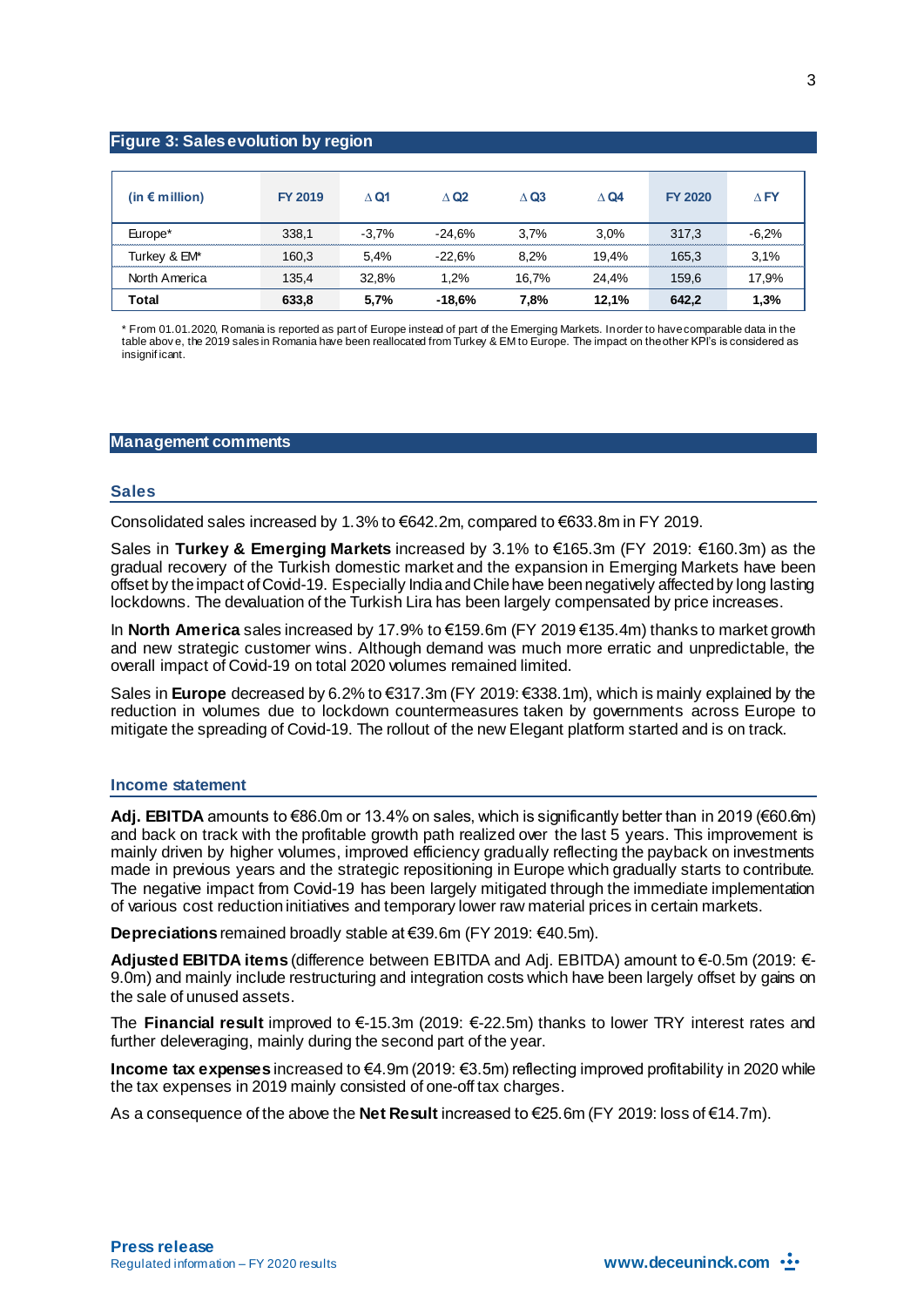#### **Cash Flow and Balance sheet**

2020 **Cash flow** was strong and as a result net financial debt decreased significantly to €55.5m (vs €140.2m in 2019) resulting in a leverage of 0.6x (2.3x end 2019). Much of this improvement is considered permanent and is driven by better performance, lower strategic capex, further optimization of working capital, the sale of unused assets and the sale of 7.41% of Ege Profil in Turkey. An estimated €15-20m of this reduction, reflecting exceptionally low working capital levels and timing differences, is considered temporary and will probably reverse in 2021.

#### **Strategic projects**

Despite the pandemic, the Group's strategic projects remain on track and will gradually contribute to our performance. These include further investments in the sustainability of our products and our production processes, the commercial launch of the innovative Elegant platform, capacity expansions in the US, footprint optimization in Europe and the further rollout of SAP.

As part of our commitment to be a leading circular player in our industry additional investments are planned in 2021 to accelerate the ramping up of our recycling facility in Diksmuide, where in 2020 we already recycled 22.000 tonnes PVC bruto, which is the equivalent of 1.1m old windows and over 20% of our European PVC consumption.

#### **Outlook**

Despite the mid-term uncertainty resulting from the Covid-19 pandemic, our long-term growth drivers remain intact. Our products perfectly meet the housing needs of a growing world population while maintaining a healthy balance with social, economic and environmental considerations.

Our innovative product ranges are the perfect solution to improve the energy efficiency in buildings, which currently account for 40% of energy consumption and 36% of greenhouse gas emissions. Therefore, we welcome the EU Green Deal which will accelerate renovation in Europe which is required to reach carbon neutrality by 2050. According to market studies this might cause the European building sector, which has been a mature sector for years, to grow again.

The strong performance in 2020 has continued in the first weeks of 2021 with high growth in all regions.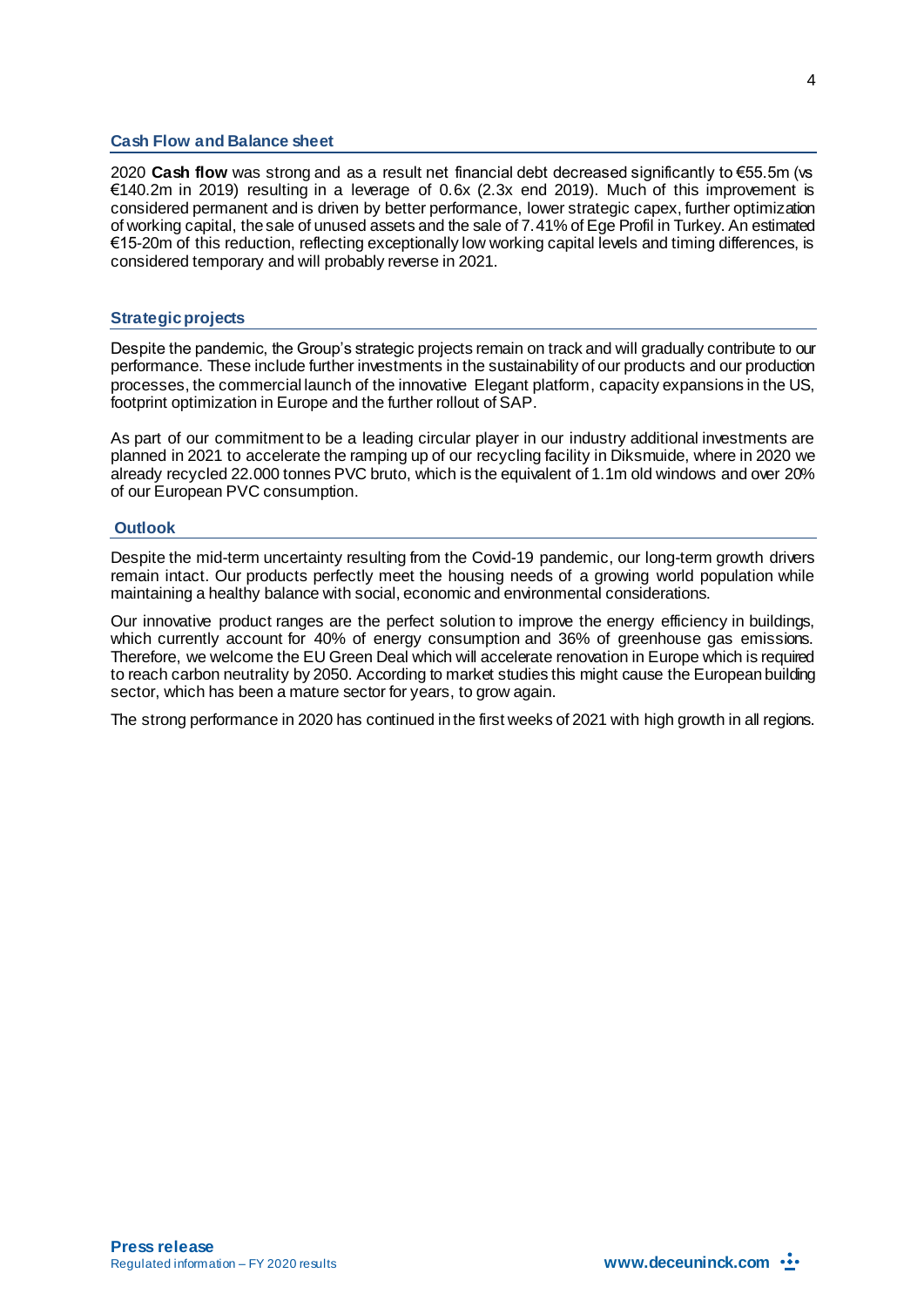## **Annex 1: Consolidated Income Statement**

| $(in \in$ million)                                        | H <sub>2</sub> 2019 | H <sub>2</sub> 2020 | <b>FY 2019</b> | <b>FY 2020</b> |
|-----------------------------------------------------------|---------------------|---------------------|----------------|----------------|
| <b>Sales</b>                                              | 321,3               | 352,9               | 633,8          | 642,2          |
| Cost of goods sold                                        | (232,2)             | (238,3)             | (451, 9)       | (438, 6)       |
| Gross profit                                              | 89,1                | 114,7               | 181,9          | 203,5          |
| Marketing, sales and distribution expenses                | (53, 9)             | (52,1)              | (110,1)        | (110,2)        |
| Research and development expenses                         | (3,6)               | (3,6)               | (7,5)          | (6, 9)         |
| Administrative and general expenses                       | (22,0)              | (21,6)              | (45, 5)        | (42,1)         |
| Other net operating result                                | (6,7)               | 3,1                 | (6, 5)         | 4,5            |
| Share of result of a joint venture                        | (1,0)               | (0,5)               | (1,1)          | (3,0)          |
| <b>Operating profit (EBIT)</b>                            | 1,9                 | 39,9                | 11,2           | 45,9           |
| Costs related to the derecognition of accounts receivable | (3,1)               | (2,0)               | (6,1)          | (3,9)          |
| Interest income / (expense)                               | (4,4)               | (2,2)               | (7,4)          | (5,9)          |
| Foreign exchange gains / (losses)                         | (3,4)               | (0,8)               | (7,9)          | (4,5)          |
| Other financial income / (expense)                        | (0,5)               | (1,0)               | (1,1)          | (1,1)          |
| Profit / (loss) before taxes (EBT)                        | (9,5)               | 34,0                | (11,3)         | 30,5           |
| Income taxes                                              | (4,0)               | (5,0)               | (3,5)          | (4,9)          |
| Net profit / (loss)                                       | (13,5)              | 29.0                | (14,7)         | 25,6           |
| Adj. EBITDA                                               | 30,5                | 58,2                | 60,6           | 86,0           |

| The net profit / (loss) is attributable to:<br>(in $\epsilon$ million) | H <sub>2</sub> 2019 | H <sub>2</sub> 2020 | FY 2019 | FY 2020 |
|------------------------------------------------------------------------|---------------------|---------------------|---------|---------|
| Shareholders of the parent company                                     | (13.6)              | 27.8                | (15.0)  |         |
| Non-controlling interests                                              |                     |                     |         |         |

| Earnings per share distributable to the shareholders of the<br>parent company (in $\epsilon$ ): | <b>FY 2019</b> | <b>EY 2020</b> |
|-------------------------------------------------------------------------------------------------|----------------|----------------|
| Basic earnings per share                                                                        |                |                |
| Diluted earnings per share                                                                      |                |                |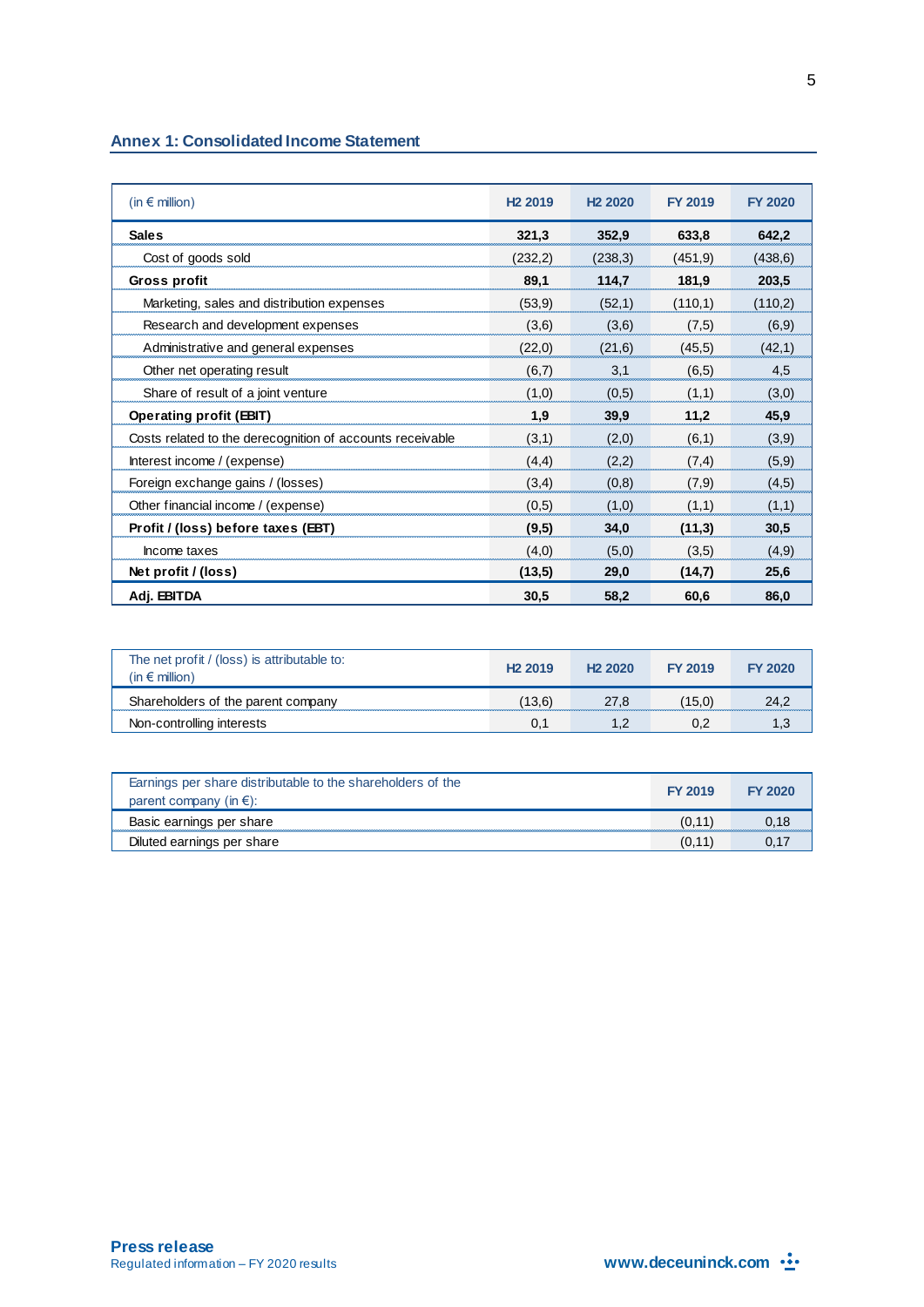#### **Annex 2: Consolidated statement of financial position**

| (in $\epsilon$ million)                               | <b>FY 2019</b> | <b>FY 2020</b> |
|-------------------------------------------------------|----------------|----------------|
| <b>Assets</b>                                         |                |                |
| Intangible fixed assets                               | 3,7            | 2,3            |
| Goodw ill                                             | 10,6           | 10,6           |
| Tangible fixed assets                                 | 299,2          | 254,3          |
| Financial fixed assets                                | 0,0            | 0,0            |
| Investment in a joint venture                         | 2,9            | 0,0            |
| Deferred tax assets                                   | 4,5            | 5,2            |
| Long-term receivables                                 | 0,9            | 0,8            |
| Non-current assets                                    | 321,8          | 273,1          |
| Inventories                                           | 109,1          | 112,9          |
| Trade receivables                                     | 78,1           | 69,3           |
| Other receivables*                                    | 26,4           | 37,2           |
| Cash and cash equivalents                             | 52,8           | 105,6          |
| Fixed assets held for sale                            | 1,6            | 1,2            |
| <b>Current assets</b>                                 | 267,9          | 326,2          |
| <b>Total assets</b>                                   | 589,7          | 599,4          |
|                                                       |                |                |
| <b>Equity and liabilities</b>                         |                |                |
| <b>Issued capital</b>                                 | 53.9           | 54,0           |
| Share premiums                                        | 88,3           | 88,3           |
| Retained earnings                                     | 200,4          | 228,3          |
| Remeasurements of post employment benefit obligations | (7, 6)         | (7, 4)         |
| Treasury shares                                       | (0,1)          | (0,1)          |
| Treasury shares held in subsidiaries                  | (0,5)          | 0,0            |
| Currency translation adjustments                      | (103, 8)       | (123, 8)       |
| Equity excluding non-controlling interest             | 230,7          | 239,3          |
| Non-controlling interest                              | 2,4            | 6,9            |
| Equity including non-controlling interest             | 233,1          | 246,3          |
| Interest-bearing loans including lease liabilities    | 140,5          | 137,0          |
| Other long term liabilities                           | 0,1            | 0,7            |
| Employee benefit obligations                          | 22,6           | 22.3           |
| Long-term provisions                                  | 4,7            | 3,5            |
| Deferred tax liabilities                              | 0,7            | 1,8            |
| <b>Non-current liabilities</b>                        | 168.6          | 165,3          |
| Interest-bearing loans including lease liabilities    | 52,4           | 24,1           |
| Trade payables                                        | 92,7           | 108,0          |
| <b>Tax liabilities</b>                                | 3,7            | 8,3            |
| Employee related liabilities                          | 12,0           | 14,4           |
| Employee benefit obligations                          | 1,3            | 1,2            |
| Short-term provisions                                 | 7,0            | 3,2            |
| Other liabilities*                                    | 19,1           | 28,7           |
| <b>Current liabilities</b>                            | 188,0          | 187,8          |
| <b>Total equity and liabilities</b>                   | 589,7          | 599,4          |
|                                                       |                |                |
| <b>Total net debt</b>                                 | 140,2          | 55,5           |

\* Restated for 2019 to reflect the gross presentation of the advance checks received for a total amount of 14.355.735 EUR, adjusting 'Other receivables' and 'Other payables'.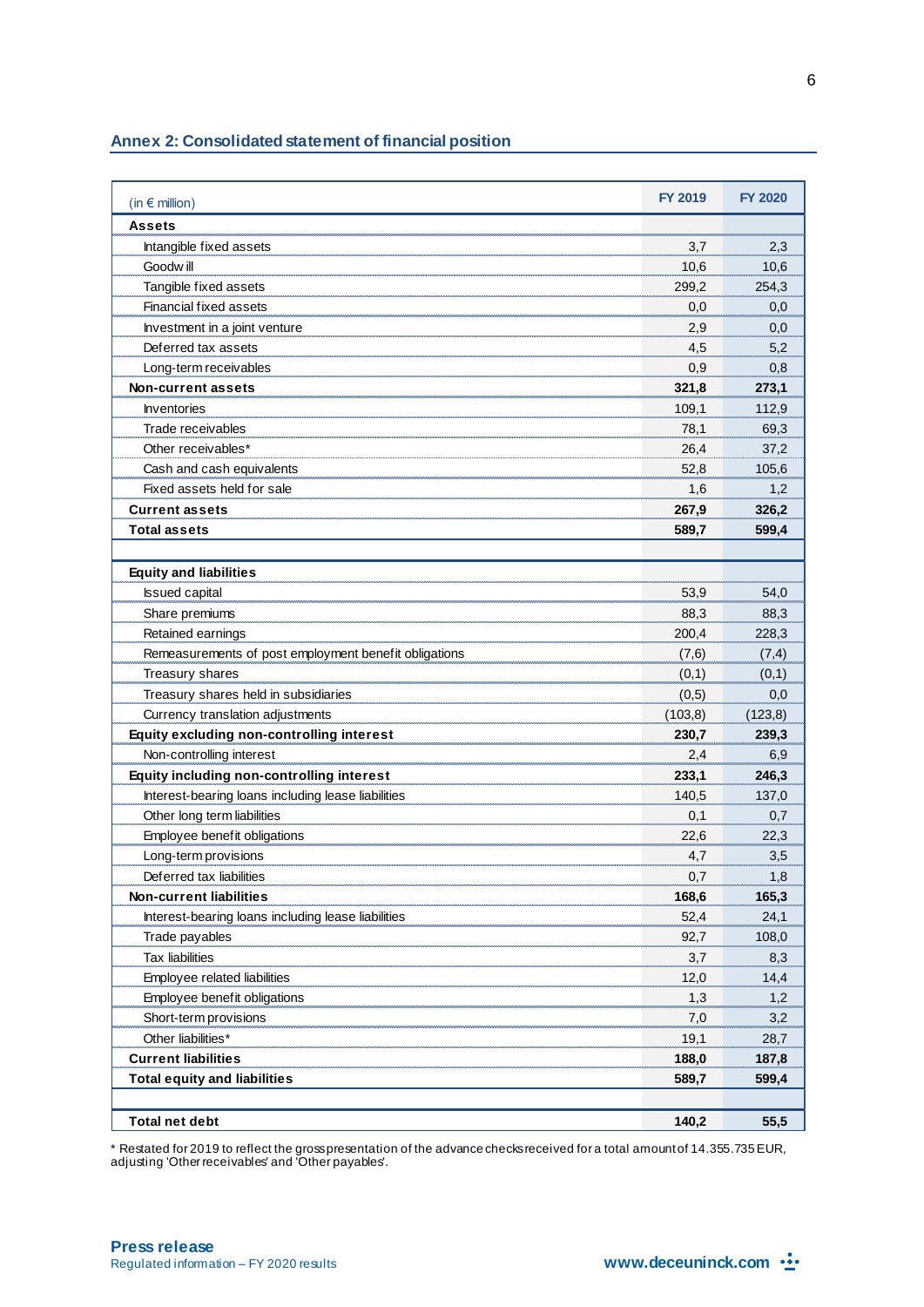## **Annex 3: Consolidated statement of Cash Flows**

| (in $\epsilon$ million)                                                 | <b>FY 2019</b> | <b>FY 2020</b> |
|-------------------------------------------------------------------------|----------------|----------------|
| Profit $(+)$ / loss $(-)$                                               | (14,7)         | 25,6           |
| Depreciations & Impairment                                              | 40,5           | 39,6           |
| Net financial charges                                                   | 22,5           | 15,3           |
| Income taxes                                                            | 3,4            | 4,9            |
| Inventory w rite-off $(+ = \text{cost}/ - = \text{inc})$                | (0,7)          | 2,9            |
| Trade AR w rite-off $(+ = \text{cost}/ - = \text{inc})$                 | (0,5)          | 4,4            |
| Movements in provisions $(+ = cost / - = inc)$                          | 6,3            | (4,0)          |
| Gain / Loss on disposal of (in)tang. FA $(+ = cost / - = inc)$          | (0,1)          | (2,8)          |
| Fair value adjustments of investment in a joint venture (equity method) | 1,4            | 3,0            |
| <b>GROSS OPERATING CASH FLOW</b>                                        | 58,1           | 88,8           |
| Decr / (incr) in inventories                                            | 8,9            | (17,1)         |
| Decr / (incr) in trade AR                                               | 10,7           | (6,2)          |
| Incr / (decr) in trade AP                                               | (16,1)         | 27,2           |
| Decr / (incr) in other operating assets/liabilities                     | (0,7)          | 4,6            |
| Income taxes paid $(-)$ / received $(+)$                                | (2,7)          | (2,7)          |
| <b>CASH FLOW FROM OPERATING ACTIVITIES</b>                              | 58,1           | 94,5           |
| Purchases of (in)tangible FA (-)                                        | (35, 5)        | (23,5)         |
| Investment in financial FA (-)                                          | (2,5)          | (0,0)          |
| Proceeds from sale of (in)tangible FA (+)                               | 0,5            | 15,7           |
| Proceeds from sale of financial FA (+)                                  | 0,1            | 15,4           |
| <b>CASH FLOW FROM INVESTMENT ACTIVITIES</b>                             | (37, 4)        | 7,5            |
| (Acquisition) / sale of treasury shares (in subsidiaries)               | 0,4            | 0,0            |
| Dividends paid (-)                                                      | (4,3)          | (0,1)          |
| Interest received (+)*                                                  | 4,5            | 2,6            |
| Interest paid (-)                                                       | (12,8)         | (8,2)          |
| Net financial result, excl interest                                     | (21, 9)        | (4,7)          |
| New long-term debts                                                     | 9,2            | 13,1           |
| Repayment of long-term debts                                            | (13,4)         | (14,4)         |
| New short-term debts                                                    | 21,2           | 15,3           |
| Repayment of short-term debts                                           | (12,7)         | (39, 8)        |
| <b>CASH FLOW FROM FINANCING ACTIVITIES</b>                              | (29, 8)        | (36,2)         |
| Net increase / (decrease) in cash and cash equivalents                  | (9, 0)         | 65,9           |
|                                                                         |                |                |
| Cash and cash equivalents as per beginning of period                    | 65,8           | 52,8           |
| Net increase / (decrease) in cash and cash equivalents                  | (9,0)          | 65,9           |
| Impact of exchange rate fluctuations                                    | (4,0)          | (13,0)         |
| Transfers                                                               | 0,0            | (0,1)          |
| Cash and cash equivalents as per end of period                          | 52,8           | 105,6          |

\* 2019 cash f low has been restated to reflect the amended classification of Interest received as Cash Flow from Financing Act ivities instead of Cash Flow f rom Operating Activities from 01.01.2020.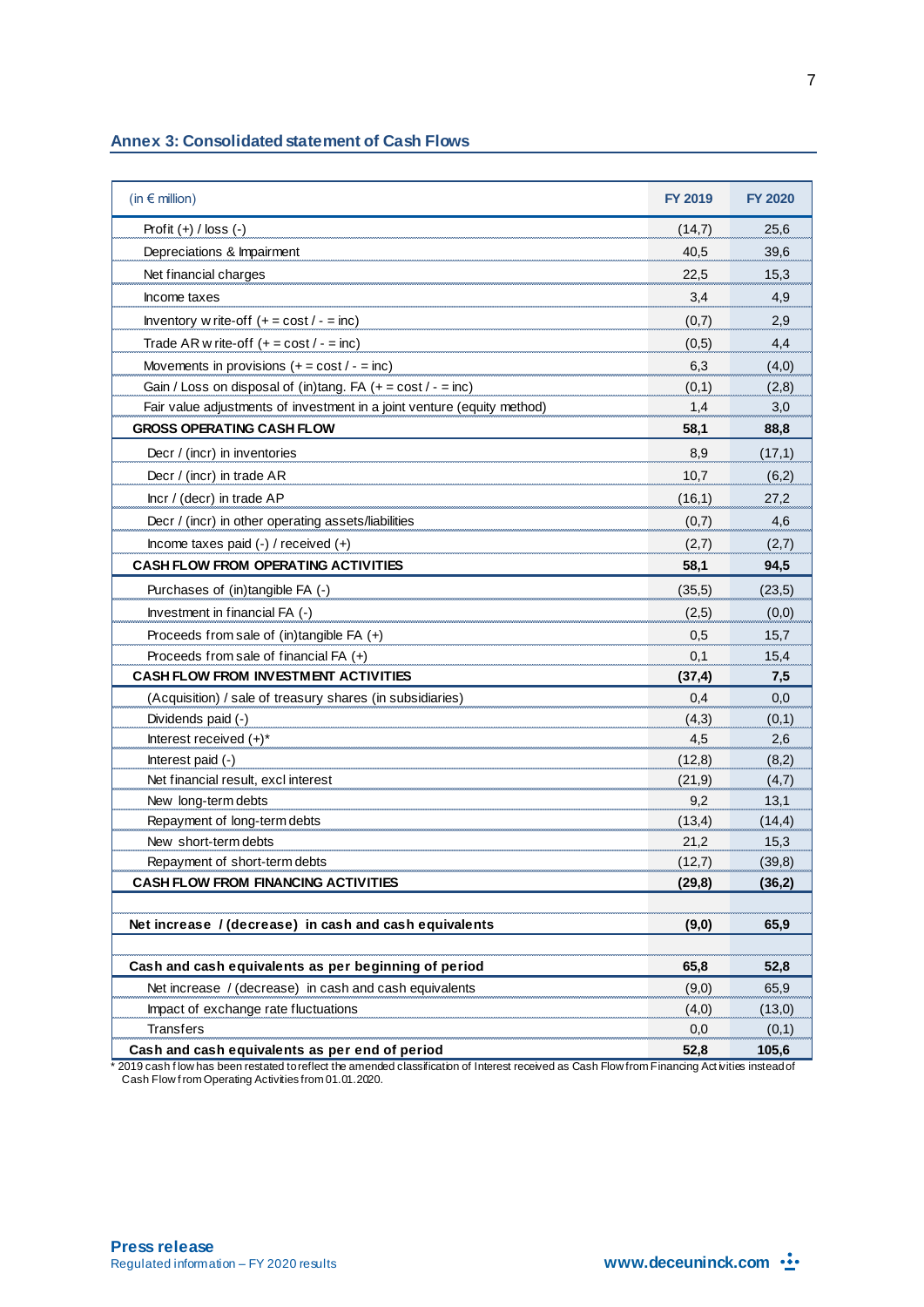## **Financial calendar**

25 February 2021 FY 2020 results 27 April 2021 General Assembly 17 August 2021 Half year results 2021

26 February 2021 Virtual Roadshow KBC Securities 1 March 2021 Virtual Roadshow Degroof Petercam

## **Glossary**

|   |                       | EBITDA is defined as operating profit / (loss) adjusted for depreciations / amortizations and<br>impairment of fixed assets.                                                                                                                                                                                                                                                                          |                      |                       |
|---|-----------------------|-------------------------------------------------------------------------------------------------------------------------------------------------------------------------------------------------------------------------------------------------------------------------------------------------------------------------------------------------------------------------------------------------------|----------------------|-----------------------|
|   |                       |                                                                                                                                                                                                                                                                                                                                                                                                       | 2019                 | 2020                  |
| 1 | <b>EBITDA</b>         | Operating profit                                                                                                                                                                                                                                                                                                                                                                                      | 11,185               | 45,887                |
|   |                       | Depreciations & impairments                                                                                                                                                                                                                                                                                                                                                                           | (40,460)             | (39,604)              |
|   |                       | <b>EBITDA</b>                                                                                                                                                                                                                                                                                                                                                                                         | 51,645               | 85,491                |
|   |                       |                                                                                                                                                                                                                                                                                                                                                                                                       |                      |                       |
| 2 | Adjusted EBITDA       | Adjusted EBITDA is defined as operating profit / (loss) adjusted for (i) depreciations/<br>amortizations and impairment of fixed assets, (ii) integration & restructuring expenses, (iii)<br>gains & losses on disposal of consolidated entities, (iv) gains & losses on asset disposals, (v)<br>impairment of goodwill and impairment of assets resulting from goodwill allocation.<br><b>EBITDA</b> | 2019<br>51,645       | 2020<br>85,491        |
|   |                       | Integration & restructuring expenses                                                                                                                                                                                                                                                                                                                                                                  | 8,997                | 1,825                 |
|   |                       | Result realized on disposal of a sales entity                                                                                                                                                                                                                                                                                                                                                         |                      | 866                   |
|   |                       | Gainson asset disposal                                                                                                                                                                                                                                                                                                                                                                                | $(\cdot)$            | (3, 427)              |
|   |                       |                                                                                                                                                                                                                                                                                                                                                                                                       | $(\cdot)$            |                       |
|   |                       | Impairment of intangible fixed assets arising from                                                                                                                                                                                                                                                                                                                                                    | $(\cdot)$            | 1,289                 |
|   |                       | goodwill allocation<br><b>Adjusted EBITDA</b>                                                                                                                                                                                                                                                                                                                                                         |                      |                       |
|   |                       |                                                                                                                                                                                                                                                                                                                                                                                                       | 60,642               | 86,045                |
|   |                       | EBIT is defined as Earnings before interests and taxes (operational result).                                                                                                                                                                                                                                                                                                                          |                      |                       |
|   |                       |                                                                                                                                                                                                                                                                                                                                                                                                       | 2019                 | 2020                  |
| 3 | EBIT                  | <b>EBITDA</b>                                                                                                                                                                                                                                                                                                                                                                                         | 51,645               | 85,491                |
|   |                       | Depreciations & impairments                                                                                                                                                                                                                                                                                                                                                                           | (40, 460)            | (39, 604)             |
|   |                       | EBIT                                                                                                                                                                                                                                                                                                                                                                                                  | 11,185               | 45.887                |
| 4 | EBT                   | EBT isdefined as Earningsbefore taxes.                                                                                                                                                                                                                                                                                                                                                                |                      |                       |
| 5 | EPS (non-diluted)     | EPS (non-diluted) are the non-diluted earningsper share and is defined as Earnings<br>attributable to ordinary shareholders over the weighted average number of ordinary shares.                                                                                                                                                                                                                      |                      |                       |
| 6 | EPS (diluted)         | EPS (diluted) are the diluted earningsper share and is defined as Earnings attributable to<br>ordinary shareholders over the sum of weighted average number of ordinary shares and the<br>weighted average number of ordinary shares which would be issued upon conversion into<br>ordinary shares of all potential shares leading to dilution.                                                       |                      |                       |
|   |                       | Net debt is defined as the sum of interest-bearing borrowings current and non-current minus                                                                                                                                                                                                                                                                                                           |                      |                       |
|   |                       | cash and cash equivalents.                                                                                                                                                                                                                                                                                                                                                                            |                      |                       |
| 7 | Net debt              |                                                                                                                                                                                                                                                                                                                                                                                                       | 2019                 | 2020                  |
|   |                       | Interest-bearing loans-non-current                                                                                                                                                                                                                                                                                                                                                                    | 140,546              | 137,022               |
|   |                       | Interest-bearing loans-current                                                                                                                                                                                                                                                                                                                                                                        | 52,405               | 24,069                |
|   |                       | Cash and cash equivalents                                                                                                                                                                                                                                                                                                                                                                             |                      | $(52, 799)$ (105,623) |
|   |                       | <b>Net debt</b>                                                                                                                                                                                                                                                                                                                                                                                       | 140,152              | 55,468                |
|   |                       | Working capital is calculated as the sum of trade receivables and inventories minustrade<br>payables.                                                                                                                                                                                                                                                                                                 |                      |                       |
| 8 | Working capital       |                                                                                                                                                                                                                                                                                                                                                                                                       | 2019                 | 2020                  |
|   |                       | Trade receivables                                                                                                                                                                                                                                                                                                                                                                                     | 78,097               | 69,301                |
|   |                       | Inventory                                                                                                                                                                                                                                                                                                                                                                                             | 109,073 112,907      |                       |
|   |                       | Trade payables                                                                                                                                                                                                                                                                                                                                                                                        | $(92,656)$ (107,963) |                       |
|   |                       | <b>Working capital</b>                                                                                                                                                                                                                                                                                                                                                                                | 94,514               | 74,245                |
|   |                       | Capital employed (CE) is defined as the sum of non-current assets and working capital.                                                                                                                                                                                                                                                                                                                |                      |                       |
|   |                       |                                                                                                                                                                                                                                                                                                                                                                                                       |                      |                       |
| 9 | Capital employed (CE) |                                                                                                                                                                                                                                                                                                                                                                                                       | 2019                 | 2020                  |
|   |                       | Working capital                                                                                                                                                                                                                                                                                                                                                                                       | 94.514               | 74,245                |